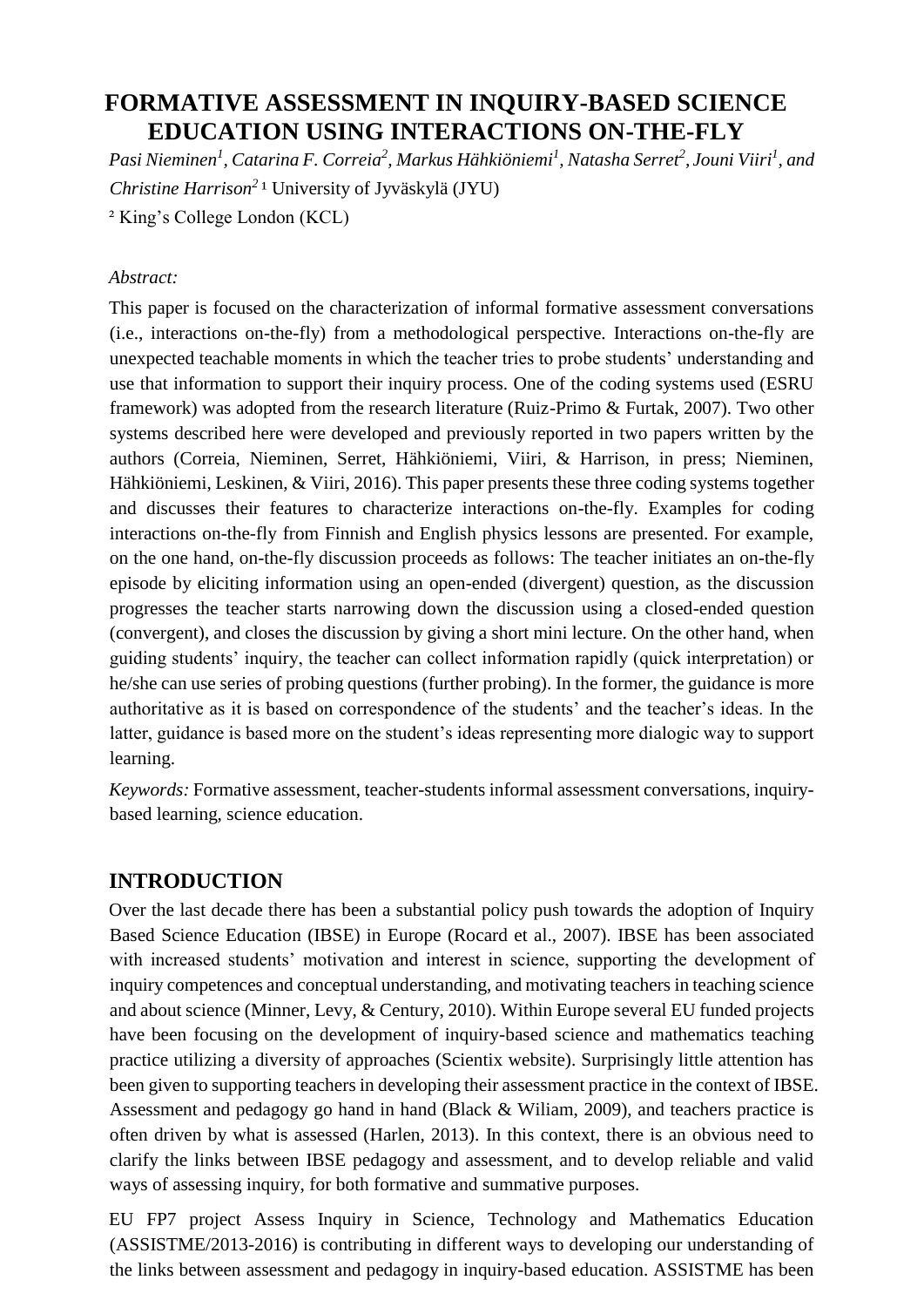focusing on developing and trialing different assessment methods to assess inquiry competences. The links between formative and summative assessment are also being explored. The aim of the project is to issue guidelines, providing a roadmap for the assessment of inquiry competences at both national and international levels.

This paper describes the methodology used to study informal formative assessment conversations (i.e., interactions on-the-fly) in inquiry physics lessons in Finnish and English classes. On-the-fly interactions are unexpected teachable moments in which the teacher tries to probe students' understanding and use that information to support their inquiry process. The paper is synthesis and extension of two conference papers (Correia, Nieminen, Serret, Hähkiöniemi, Viiri, & Harrison, in press; Nieminen, Hähkiöniemi, Leskinen, & Viiri, 2016). All these studies are part of ASSIST-ME in which we have collected a large body of audiovideo data from Finnish and English physics and mathematics lessons in order to study onthe-fly interaction. Our preliminary results are based on a small sample of the whole data. Thus, we are still working with the data and we will continue analysing and publishing in collaboration between King's College London (KCL) and University of Jyväskylä (JYU).

Interactions on-the-fly provide teachers with a significate amount of evidence of student learning, that is collected in real time as students engage with inquiry activities. This creates opportunities for teachers to make informed decisions (in real-time) regarding next steps to support students in their learning (Harrison, 2015). The evidence of learning that can be collected through interactions on-the-fly depends on how these conversations are set up, on what type of questions are used, and to what extend are the conversations based on students' ideas. Studies on classroom talk show that dialogic teaching contributes to enhanced student participation and learning (Mercer & Dawes, 2014).

Although there is a growing body of knowledge on what good classroom talk looks like, little is known on the characteristics of classroom talk in the context of inquiry lessons, and on how these interactions contribute to good formative assessment practice. In the context of this study, we address the following research question:

How can interactions on-the-fly be charaterised taking into account teacher's formative action and the learning potential that arises from it?

# **THEORETICAL FRAMEWORKS**

Students engagement with inquiry requires involvement in questioning, reasoning, observing, conjecturing, data gathering and interpreting, investigative practical work and collaborative discussions, and working with problems from and applicable to real life contexts (Anderson, 2002). The formative use of assessment evidence is a key pedagogical driver to support and advance students' learning (Black & Wiliam, 2009) and is as applicable to inquiry as to other science activities. Formative assessment (Assessment for Learning) in inquiry lessons requires that teachers recognize and collect the assessment data that arises directly from lessons, and use it to advance learning.

Interactions on-the-fly are informal formative assessment conversations which are not planned beforehand, but take place spontaneously when the teacher recognizes appropriate opportunities to support students in advancing their learning (Shavelson et al., 2008). These informal assessment conversations provide good opportunities for formative action. The aim of the teacher in these interactions is to probe students' understanding and thinking in real time, so as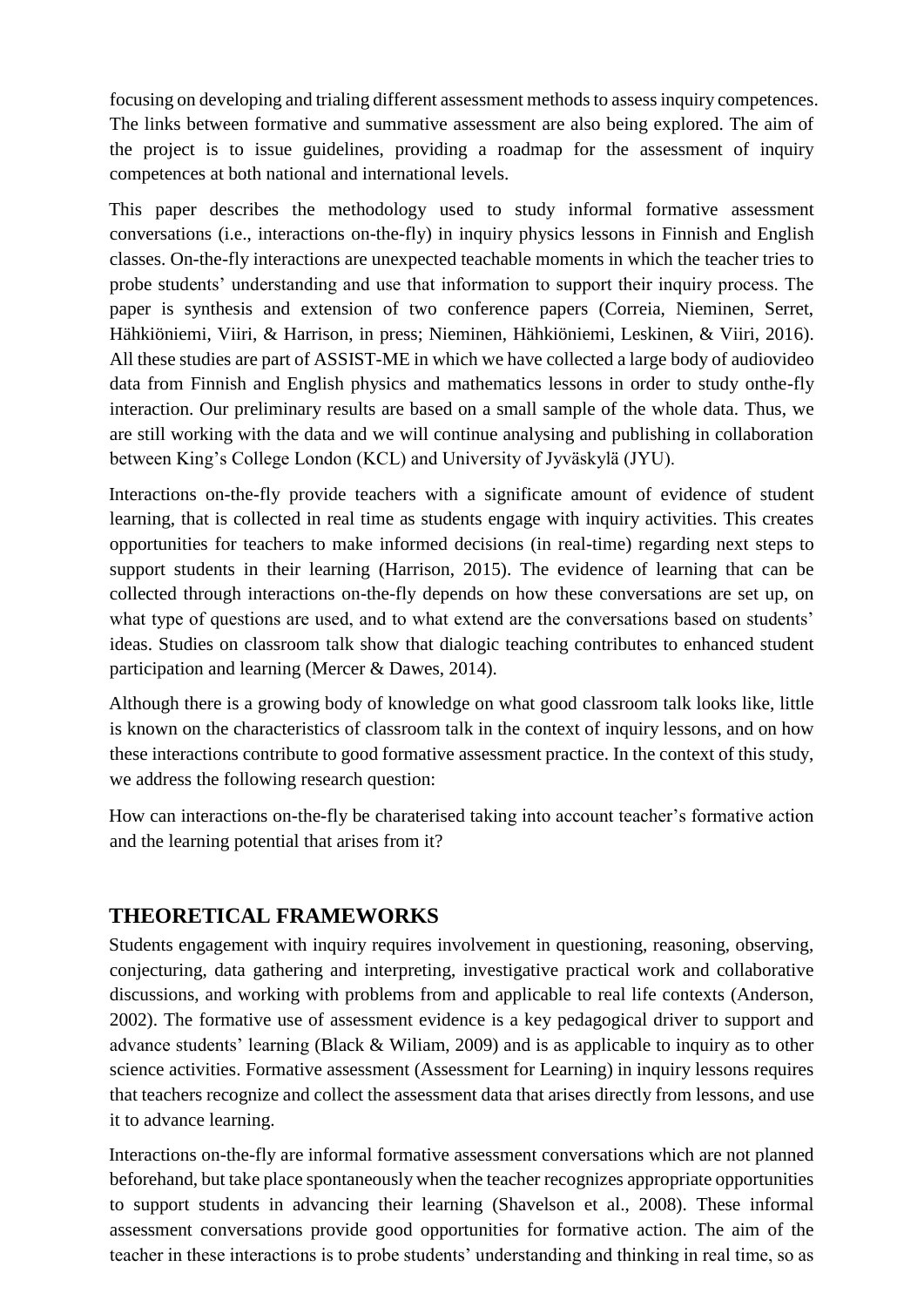to collect evidence of where students are in their learning, decide on the next steps that will move the learning forward, and enact a formative intervention.

In this context a simple initiation-response-evaluation (IRE) sequence would not be considered as good formative practice because evaluative feedback provides no information regarding next steps that can advance learning. In our view, good formative assessment practice relies on teachers making use of the learning evidence that was gathered to make informed decisions on next steps and acting on them. The challenge for the teacher is recognizing that evidence, deciding what that evidence indicates in terms of learning and then forming an appropriate response that takes learning forward.

Ruiz-Primo and Furtak (2007) model assessment conversations as a four-step cycle where the teacher **E**licits information from the student by formulating a question, the **S**tudent responds, teacher **R**ecognizes the student's response, and then **U**ses the information collected to student learning. This is known as the ESRU cycle, and has been empirically derived from analysis of informal assessment conversations that took place during inquiry lessons. This provides a useful framework to characterize interactions on-the-fly because it enables a differentiation between instances where teacher is *eliciting* information from the student (e.g. formulating a

question to probe student's ideas) and instances where the teacher is *using* the information that was collected to push the learning forward (e.g. building on a student's answer). Further, the authors zoom in into the Eliciting, Recognizing and Using main categories and provide a list of subcategories for each of these. These sub-categories are then clustered as conceptual or epistemic (for more details see Ruiz-Primo & Furtak, 2007, Table 2 on p. 63).

Ruiz-Primo and Furtak (2007) observed that for a group of 4 middle school science teachers (each with 12 observed lessons), the students' performance in pre-post multiple-choice questionnaire and embedded assessments were higher for classes with teachers who used more complete ESRU cycles. These authors argue that the more cycles a teacher completes, the more likely it becomes that the information gathered from students was used in a helpful way for learning purposes.

Torrance and Pryor (2001) describe formative assessment practices as placed along a continuum between convergent and divergent formative assessment. Convergent assessment is conceptualised as creating opportunities to find out if students know, understand and can do certain things. Convergent assessment is typically associated with use of close-ended or pseudoopen ended questions. Divergent assessment is conceptualised as creating opportunities to explore students' thinking and understanding. For Torrance and Pryor (2001) it is about finding out what students know, understand, and can do. Divergent assessment is typically associated with the use of open-ended questions that promote discussion.

Based on their observations, these authors developed a descriptive and analytical framework of the processes of formative assessment in the classroom (see Torrance & Pryor, 2001, Fig. 2 on p. 620). This framework lists 14 different descriptors of what the teacher does in the classroom. Each descriptor is accompanied by an interpretation of the teacher's possible intentions and the possible positive effect it may have on the students. These descriptors are clustered around four dimensions that characterise teachers' actions: questioning, observation of process and products, making explicit the task and quality criteria, and feedback and judgement. Teachers' observed formative practice is then characterised by mapping it against the descriptors and their dimensions.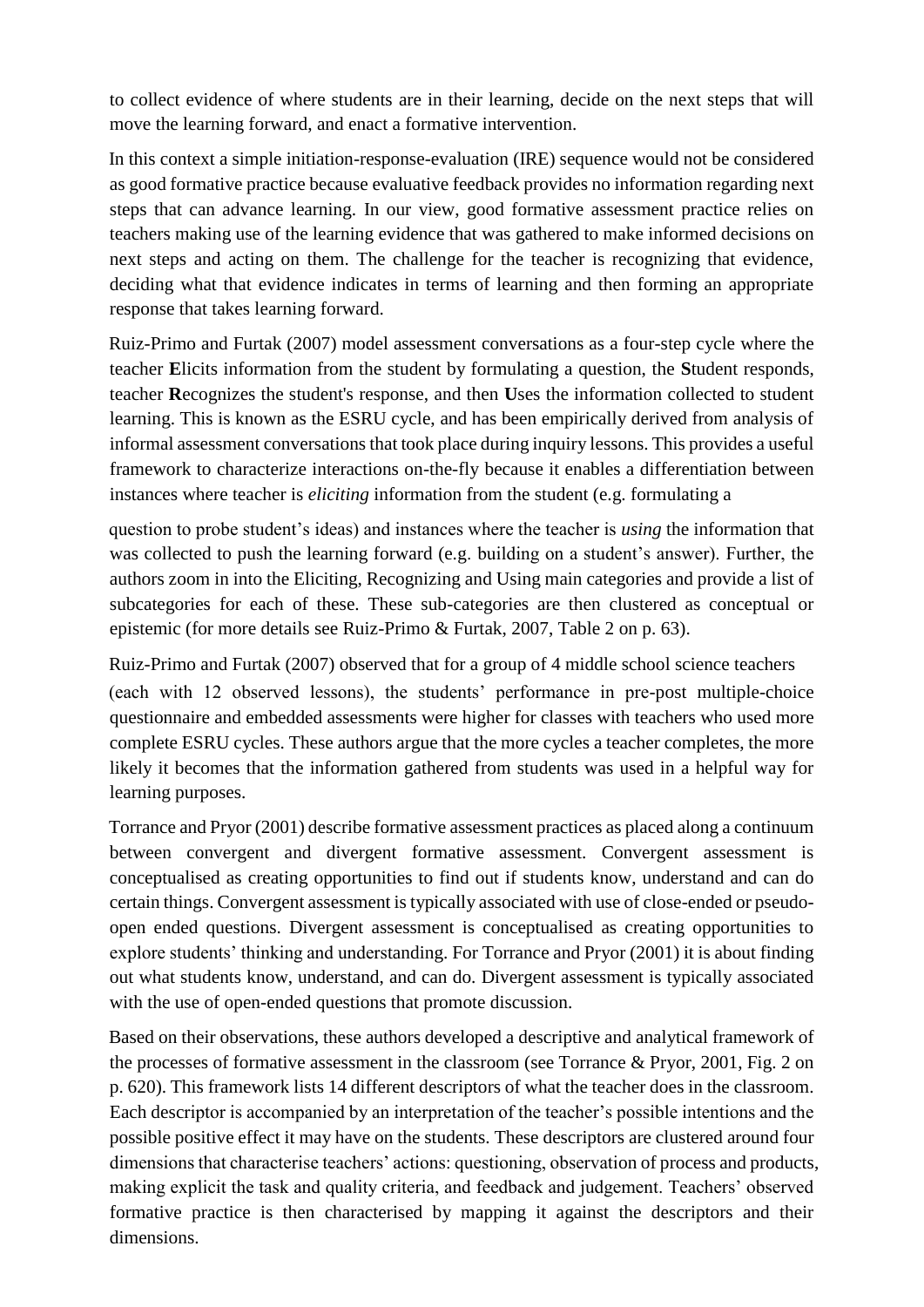Torrance and Pryor's work in 2001 is situated in the context of an action research project with teacher-researchers. Teachers found that the convergent and divergent approaches to assessment helped them conceptualise their own formative assessment practice. Teachers also recognised that a divergent approach is more likely to create an environment (both socially and intellectually) more conducive to enhance learning.

In the context of this study we focus on exploring how ESRU-framework can be completed by investigating on micro level types of ESRU moves and by characterizing on macro level interactions on-the-fly episodes as a whole. In micro level we utilize the framework by Torrance and Pryor (2001) and on macro level create the characterization through data driven analysis.

# **METHODS Research context**

This paper presents three coding systems which were developed (excluding ESRU) and implemented in four case studies (Table 1). Cases 1 and 2 are reported in Correia et al. (in press) and cases 3 and 4 Nieminen et al. (2016). All teachers have more than 10 years of teaching experience in mixed comprehensive schools in south of England and central Finland, respectively. English school was a Girl School and Finnish schools were public as c. 97% of Finnish schools are.

Table 1

*Participants* 

| Case             | Topic                             | Data        | <b>Students</b>             | Coding                |
|------------------|-----------------------------------|-------------|-----------------------------|-----------------------|
| 1 Jane; England  | Mechanics and<br>electromagnetism | $2x90$ min  | Y11; 16 years; $n$<br>$=18$ | <b>ESRU &amp; KCL</b> |
| 2 Anna; Finland  | Electricity                       | $3x45$ min  | Y8; 14 years; $n$<br>$=19$  | <b>ESRU &amp; KCL</b> |
| 3 James; Finland | Optics                            | $1x$ 45 min | Y7; 13 years; $n$<br>$= 13$ | ESRU & JYU            |
| 4 Maria; Finland | Division (math)                   | $1x45$ min  | Y3; 9 years; $n$<br>$= 23$  | <b>ESRU &amp; JYU</b> |

# **Data analysis**

All interactions on-the-fly were identified from the audio-video (Finland) and audio recordings (England). These were episodes were teacher-student, teacher-student group or teacher-whole class discussions took place. Each episode focused on one underlying theme, such as the teacher discussing with a group of students on how to measure voltage. The end of an episode was marked by either a change in topic of discussion or starting a discussion with another group of students. The discussion focused on conceptual, procedural knowledge and/or inquiry. Further, only episodes which included the Use component were considered as interaction on-the-fly episodes.

All on-the-fly episodes were transcribed verbatim. The transcripts were analysed using three independent coding schemes for characterizing interactions on-the-fly. Two of the coding schemes (ESRU and KCL) were adapted from the theoretical frameworks presented above. Third coding system (JYU) arose from data. The coding systems are described in the subsection below.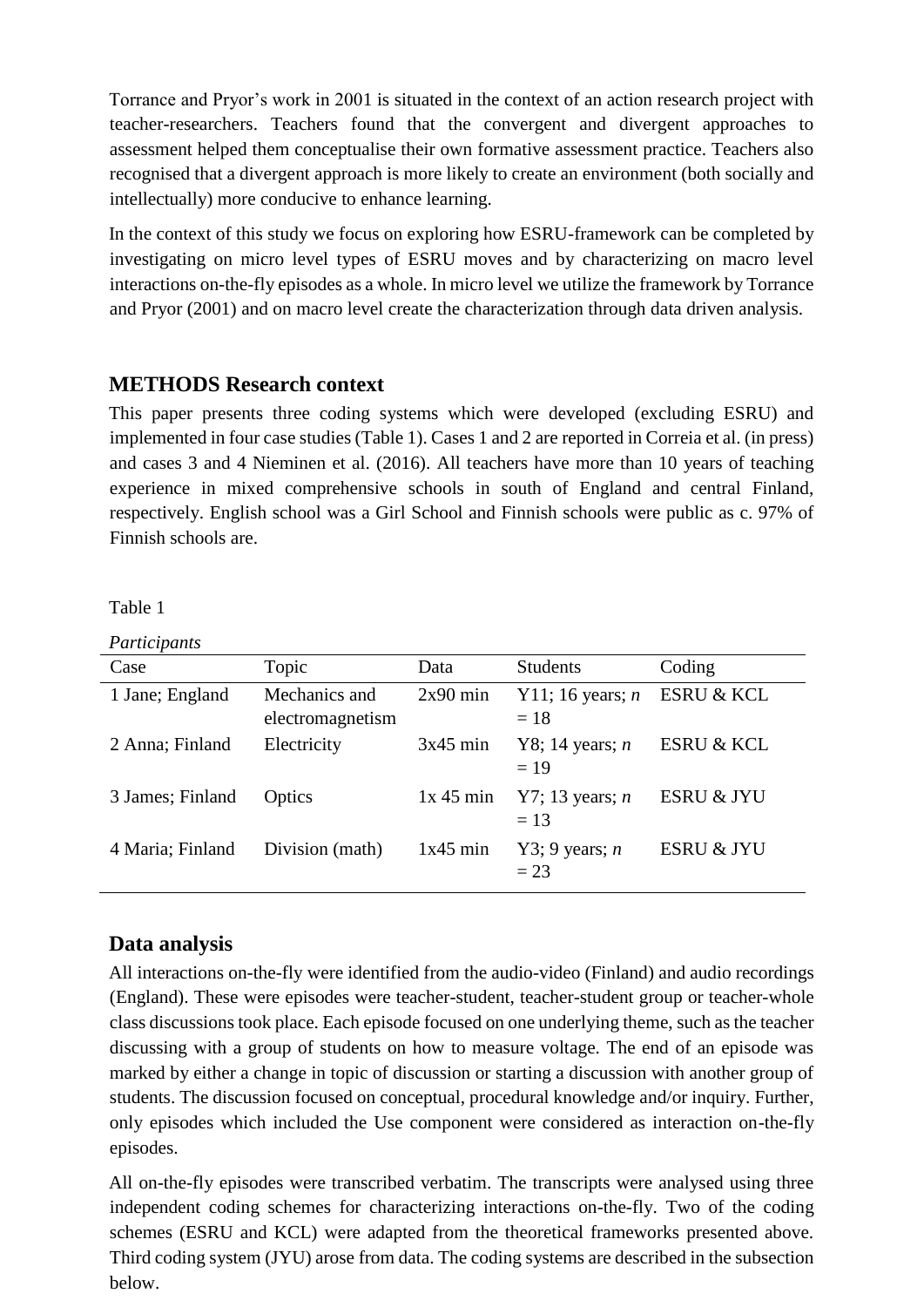In terms of interrater reliability the authors have extensively discussed the application of ESRU and KCL coding systems using one episode from a Finnish lesson as paradigmatic example. The code attribution for the paradigmatic example was discussed in detail until we have reached full agreement. This gave rise to the development of a coding manual that was applied by one and in some cases two independent researchers within each research institution. In the case of JYU coding system, ESRU codes were used first. After that two researchers examined the interactions on-the-fly episodes. The episodes were carefully compared to each other and searched for similarities and differences in formative assessment discussions. As a result, four different kinds of formative assessment discussions were identified.

### **ESRU coding system**

The main categories of the ESRU model (Ruiz-Primo & Furtak, 2007) are teacher Elicits (E), Student responds (S), teacher Recognizes (R), and teacher Uses (U). Eliciting is conceptualized as all instances when the teacher creates an opportunity to collect evidence of learning. Using is conceptualized as all instances when the teacher creates an opportunity to make use of the learning evidence that was gathered to either e.g. ask a follow up question or provide feedback to students.

The ESRU main categories were applied to each speaking turn (one speaking turn is defined as the non-interrupted speech utterances of one single individual, this could be either the teacher or student). One speaking turn can include more than one ESRU code. For instance, the teacher may first recognize student answer and use that information afterwards. ESRU codes reveal eliciting and using which are important phases when the teacher looks for information about student understanding and helps them to proceed or express their thinking.

The following excerpt provides an example of the application of ESRU coding system. The excerpt was taken a physics inquiry lesson in England (Jane). The students were asked to investigate the factors that influence the strength of an electromagnet. One of the lesson's learning aims was to identify a mathematical relationship emerging from the data collected during the inquiry activity. The excerpt presented here illustrates a conversation between the teacher and one of the students in a group regarding the group's findings.

|   | Turn Speaker | Transcription Code 1                                                                        | Jane         | So what you get? | E |
|---|--------------|---------------------------------------------------------------------------------------------|--------------|------------------|---|
| 2 | Student      | It is all kind of awkward                                                                   | <sup>S</sup> |                  |   |
| 3 | Jane         | Go on U                                                                                     |              |                  |   |
| 4 | Student      | So I don't know, it is as if  S                                                             |              |                  |   |
| 5 |              | Jane So that could be a straight line or it could be a relationship that U sort of tails to |              |                  |   |
|   | that end.    |                                                                                             |              |                  |   |
|   |              | How would you know? What could you do to improve it? Where E<br>are you missing data?       |              |                  |   |
| 6 | Student      | Here (points at results)                                                                    | S            |                  |   |
|   | Jane         | Yes, fill those gaps in and those gaps in and then you would U know.                        |              |                  |   |

# **KCL Coding System**

This coding system was adapted from Torrance and Pryor (2001) and Alexander (2006). Based on Torrance and Pryor's description of convergent and divergent formative assessment practice,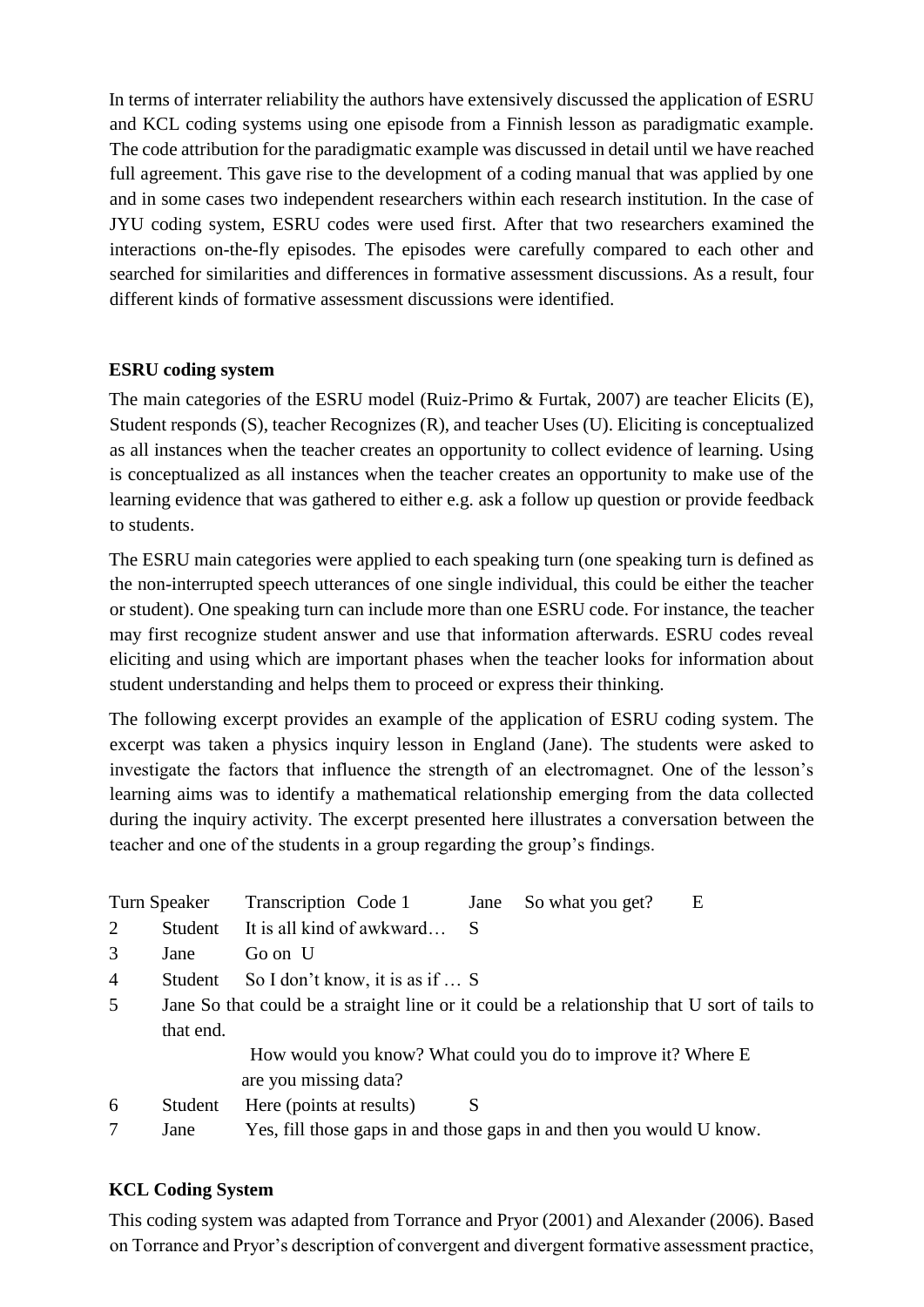we developed two categories to describe teachers' use of questions or follow up comments (TD-Divergent and TC-Convergent).

Teacher Divergent talk refers to all instances in the dialogue where the teacher asks questions to probe and encourage students' thinking and to promote discussion. The questions used are open-ended (typically, *how?* and *why?*), and promote higher order thinking. The focus of this type of talk is not only to unveil what the student is thinking but also create an environment where the thinking can be extended, so ultimately it is about opening up and keeping the discussion going.

Teacher Convergent talk, on the other hand, refers to all instances in the dialogue where the teacher asks questions to check if students are on an intended path, and if they know something. The questions used in this context are typically close-ended questions that promote lower order thinking (mostly recall of factual knowledge). As the focus of this type of talk is to check if students are on an intended path, it is likely that this type of talk reveals repeating or reformulating the same questions until students give the answer the teacher is looking for.

Based on Alexander (2006) description of instances of exposition and instruction in classroom dialogue, we have developed yet two more categories to describe teacher's feedback (TLteacher Lectures and TA- teacher affirms).

Teacher Lectures refers to all instances in the dialogue where the teacher provides information through exposition or direct instruction. According to Alexander (Chapter 3, p. 28; 2006, these are instances where the teacher either imparts information (e.g. explaining facts, principles or procedures) or simply tells students what to do. The focus of this type of talk is generally to support pupils in making sense of something, to fill in a gap of knowledge, or to give instructions on procedures. The locus on control in this case lies exclusively with the teacher.

Teacher Affirms refers to all instances in the dialogue where the teacher repeats or reformulates students' contributions. The focus of this type of talk is to signal to students the acceptance of a point, idea or fact, and/or to summarise a student's contribution. As in Teacher Lectures, the locus of control in this case lies with the teacher.

All four categories are mutually exclusive and were used to code each speaking turn. A fifth category was introduced to describe references to inquiry and the nature of science (NoS).

Given that these conversations take place in inquiry lessons, we assume that teacher would make explicit references to inquiry and NoS. These five categories are presented in Table 2. For further details, see Correia, Serret, Black, & Harrison (2016) (manuscript in preparation).

The coded episodes were analysed seeking to identify emerging patterns in teacher behavior within these episodes so as to characterise their formative assessment practice.

Table 2

| Convergent/Divergent codes duapted from Torrance & Fryor (2001) |                                                                                  |  |  |
|-----------------------------------------------------------------|----------------------------------------------------------------------------------|--|--|
| Codes                                                           | Description                                                                      |  |  |
| $TD - Divergent$                                                | Questions/comments that open up discussion (how/why?); probing<br>thinking       |  |  |
| $TC$ – Convergent                                               | Questions/comments to check if students are on track; focusing the<br>discussion |  |  |
| $TL - Lectures$                                                 | Give information through exposition or direct instruction                        |  |  |

*Convergent/Divergent codes adapted from Torrance & Pryor (2001)*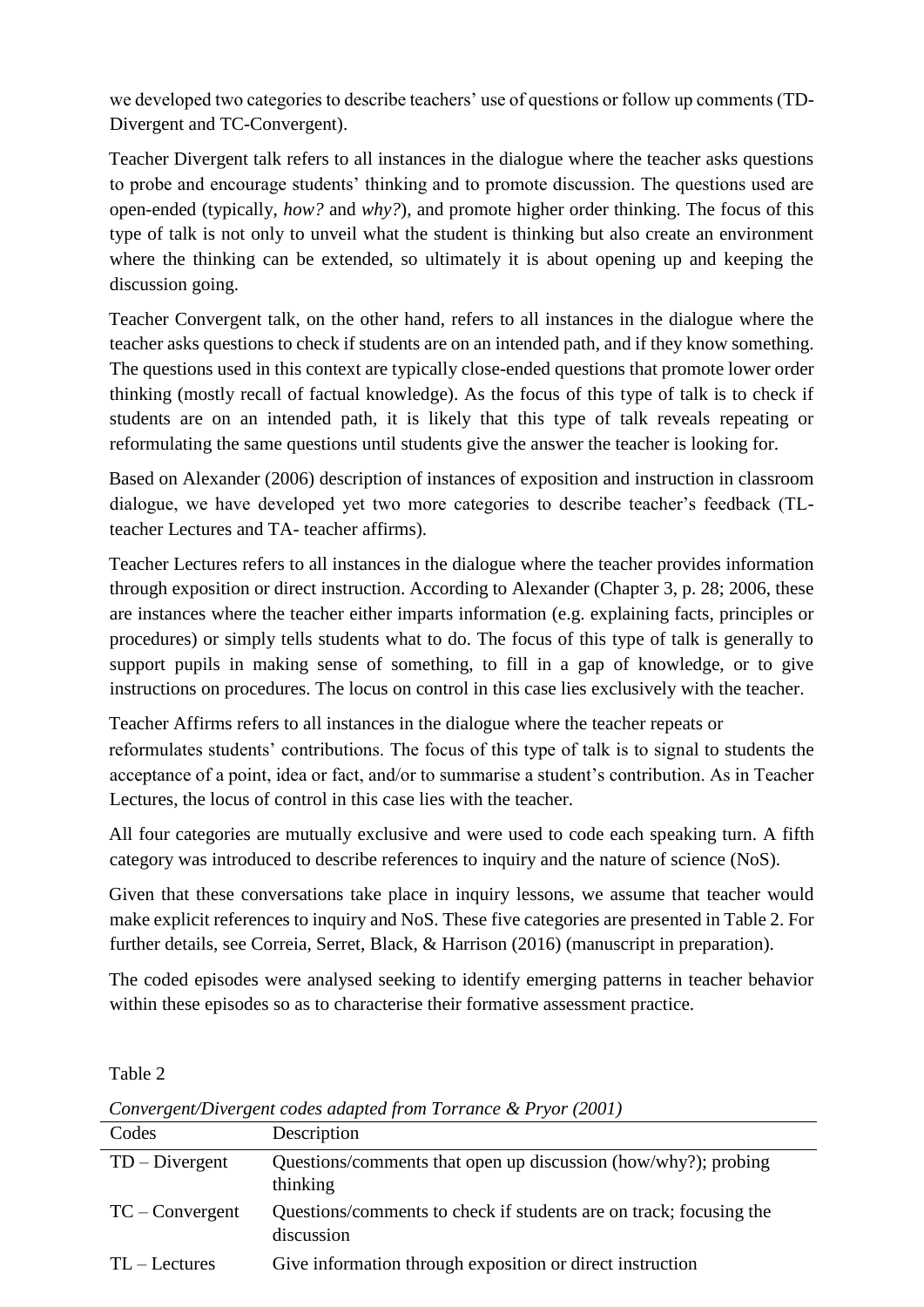The following excerpt provides an example of application of KCL coding system. It is the same excerpt as presented above.

|                | Turn Speaker                                                                                 | Transcription Code 1      |                              | Jane                  | So what you get?                                                      | TD |
|----------------|----------------------------------------------------------------------------------------------|---------------------------|------------------------------|-----------------------|-----------------------------------------------------------------------|----|
| $\overline{2}$ | Student                                                                                      | It is all kind of awkward |                              |                       |                                                                       |    |
| 3              | Jane                                                                                         | Go on TD                  |                              |                       |                                                                       |    |
| $\overline{4}$ | Student                                                                                      |                           | So I don't know, it is as if |                       |                                                                       |    |
| 5              | Jane So that could be a straight line or it could be a relationship that TC sort of tails to |                           |                              |                       |                                                                       |    |
|                | that end.                                                                                    |                           |                              |                       |                                                                       |    |
|                | How would you know?<br>What could you do to improve it?                                      |                           |                              |                       |                                                                       | TD |
|                |                                                                                              |                           | TD                           | Where are you missing |                                                                       |    |
| data?          |                                                                                              | TC 6 Student              | Here (points at results)     |                       |                                                                       |    |
| 7              |                                                                                              | Jane                      |                              |                       | Yes, fill those gaps in and those gaps in and then you would TL know. |    |

Figure 1 illustrates the pattern of the conversation presented above combining ESRU and KCL coding systems. ESRU codes are in the plot area in temporal sequence and KCL codes in yaxis.



*Figure 1.* Pattern emerging from the analysis of one interaction on-the-fly taken from a physics inquiry lesson in England.

#### **JYU Coding System**

An alternative way of looking at interactions on-the-fly is to move from a micro-analysis of each speaking turn into a macro analysis of the whole on-the-fly episode (Nieminen, Hähkiöniemi, Leskinen & Viiri, 2016. We characterised on-the-fly interactions in two dimensions: collecting evidence of learning and giving feedback. Collecting evidence of learning can be split into eliciting information and making a quick interpretation, or eliciting information and probing further (typically using follow up questions). Feedback can be split into making comments or asking questions in order to help students to take the next step or to express their current thinking. A combination of these dimensions leads to a characterisation of each episode as falling under one of the four types of interactions on-the-fly (Table 3). Next, we present two examples of these categories.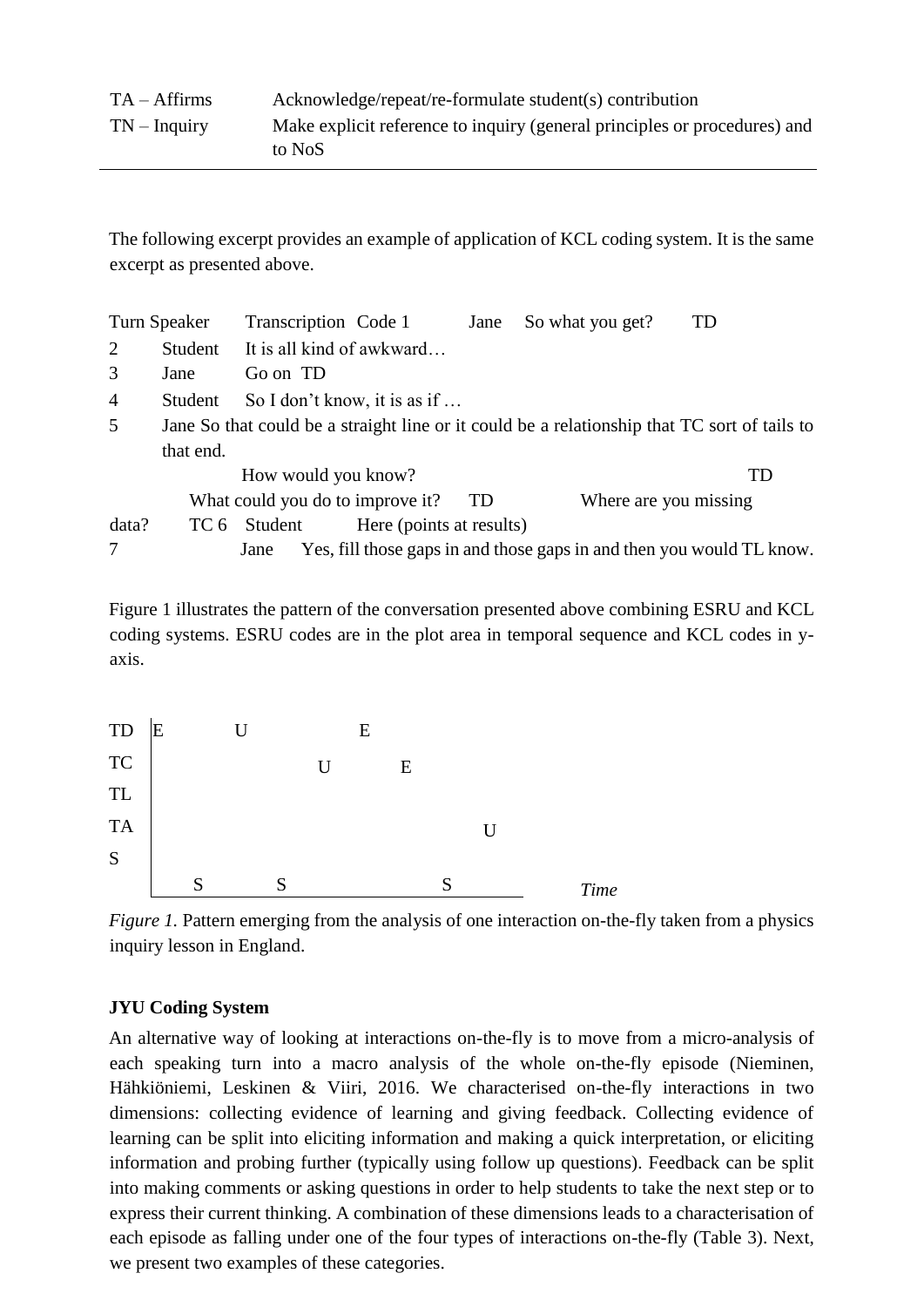#### Table 3

|                              | 1 Quick interpretation | 2 Further probing |
|------------------------------|------------------------|-------------------|
| A Help to take the next step | lΑ                     | 2Α                |
| B Help to express thinking   | lВ                     | 2B                |

*Quick interpretation and helping students to proceed*  $(1-A)$ *. In many cases, the teacher got some* information of students' progress and started quickly to guide students. For example, in the physics lesson, James initiated the following discussion.

Turn Speaker Transcription Code 1 James How is it going here? E 2 Alison If we understood this… S 3 James Could you tell me how did you understand it? E 4 Diana So, that we have to place the object there and then look that where S we can see it. 5 James Yes. Okay. If we think that this is Alison's eye, so the eye can U move along this line here [shows by hand]. Yes. Then you can… here it is said that: "sketch the observer in different places". You can use a ruler for example. In which line segment the eye could be for instance.

In this discussion James elicits, makes quick interpretation about students' difficulties and in turn 5 starts to guide students how to write down an observation.

*Probing more students' thinking and helping students express their thinking (2–B).* There were instances in which after the first elicitation, the teacher continued to probe the students' ideas. After that, the teacher either guided students to proceed or to express their thinking as James did in the following example from the physics lesson. He probed many times until he got information about students' ideas. After that he helped students to express their idea and prompted them to write it down.

| Turn | <b>Speaker Transcription</b>                                     | Code 1 | James What is going here?                            | E               |
|------|------------------------------------------------------------------|--------|------------------------------------------------------|-----------------|
| 2    | Student Well, when if we put that that when                      |        | S                                                    |                 |
| 3    | James Are you working with conclusions?                          |        | Е                                                    |                 |
| 4    | <b>Students Yeah</b><br>S                                        |        |                                                      |                 |
| 5    | James Okay. Do your prediction and your observation differ?      |        | E                                                    |                 |
| 6    | S<br>Students Yeah.                                              |        |                                                      |                 |
|      | James In what way?                                               | E 8    | Student We thought as if I sit here. Then the        |                 |
|      | mirror is there, so it                                           |        | S would be mirrored to this corner but it is in that |                 |
|      | corner.                                                          |        |                                                      |                 |
| 9    | James H'm. So, you were here. Here is the object. You sat        |        |                                                      | R here. And you |
|      | see the image you supposed that it is here, but is in this side. |        |                                                      |                 |
| 10   | S<br>Student Yes.                                                |        |                                                      |                 |
|      | James Well. So, you can answer: Do your prediction and           |        |                                                      |                 |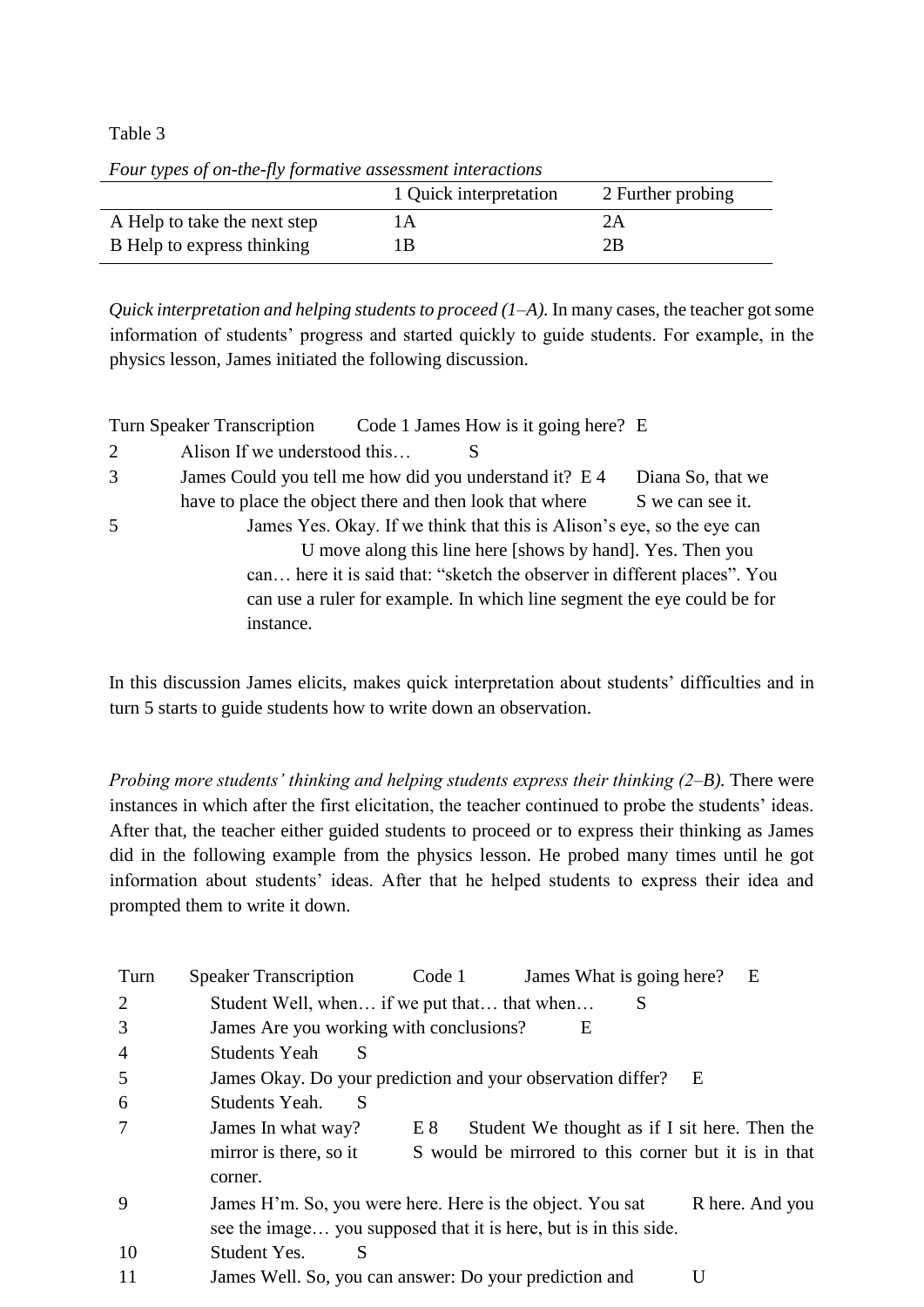|    | observation differ?                                                                                                                           |   |    |     |
|----|-----------------------------------------------------------------------------------------------------------------------------------------------|---|----|-----|
| 12 | Student Yeah.<br>S                                                                                                                            |   |    |     |
| 13 | James Yes. How does the person's location influence the<br>location of the image?                                                             | U |    |     |
| 14 | Student It is mirrored like If you look from side the object is S mirrored to<br>that corner where you sit or stay.                           |   |    |     |
| 15 | James To that corner? So, you considered that the image is like R<br>different side from the object than your eye, but it is in the same side |   | 1n | the |
| 16 | Student Yeah.                                                                                                                                 |   |    |     |
| 17 | James than your eye. Okay. Yes it is. Yes. Then just write.                                                                                   | R |    |     |

The E-S-E-S-… -structure continues for turns 1 to 9 where James recognizes students' ideas. The turn 11 is evident point in which he starts to use information to help students to express their ideas.

# **DISCUSSION**

#### **Reflection on ESRU coding**

The application of ESRU coding system enabled us to separate teacher's actions into Eliciting and Using. Eliciting is associated with creating opportunities to collect evidence of learning and Use is associated to creating opportunities to make use of that evidence of learning by asking a follow up question or giving feedback. This distinction is very important when charaterising teachers' formative assessment practice, because effective formative practice requires collecting evidence of learning and acting on it leading to responsive teaching (Harrison, 2015).

However, there are several limitations in ESRU coding which led us to develop KCL and JYU codes. There are difficulties which can make the coding process quite challenging. In several instances, we found it difficult to differentiate between Eliciting and Using. Often both codes could be attributed depending on an interpretation made. This interpretation could be based on what preceded a certain utterance (previous speaking turns), or an interpretation based on what come next (following speaking turns). Another limitation to the application of ESRU codes was the poor interrater agreement when coding with the ESRU sub-categories. Some sub-categories were found to be ambiguous and often did not describe the teacher actions that took place during the interaction, leaving much of our data without a code.

One problem in using ESRU main codes is that U can be either a question or a mini lecture which are very different kinds of actions of the teacher. This issue can be addressed using KCL codes to describe the nature of U as discussed later. Another problem when ESRU main codes are used is that students' role is just to answer the questions. Finnish data revealed that students asked lot of questions and they initiated significant part of on-the-fly episodes. Thus, in our definition an on-the-fly episode must include U component but E is not necessary.

Finally, Ruiz-Primo and Furtak (2007) reported a relation between complete ESRU cycles and student learning. This relation is plausible, for example, if a dominant structure in a class is ESR, i.e. the U component is only rarely used by the teacher. However, this does not mean that incomplete cycle, such as ESR, would be an inevitably poor move in terms of formative assessment. Occasionally, it can be the teacher's pedagogical choice to stand aside without giving feedback or probing. In addition, E is often missing when students are doing inquiry in groups as noted before. In these situations, the teacher gets enough information from students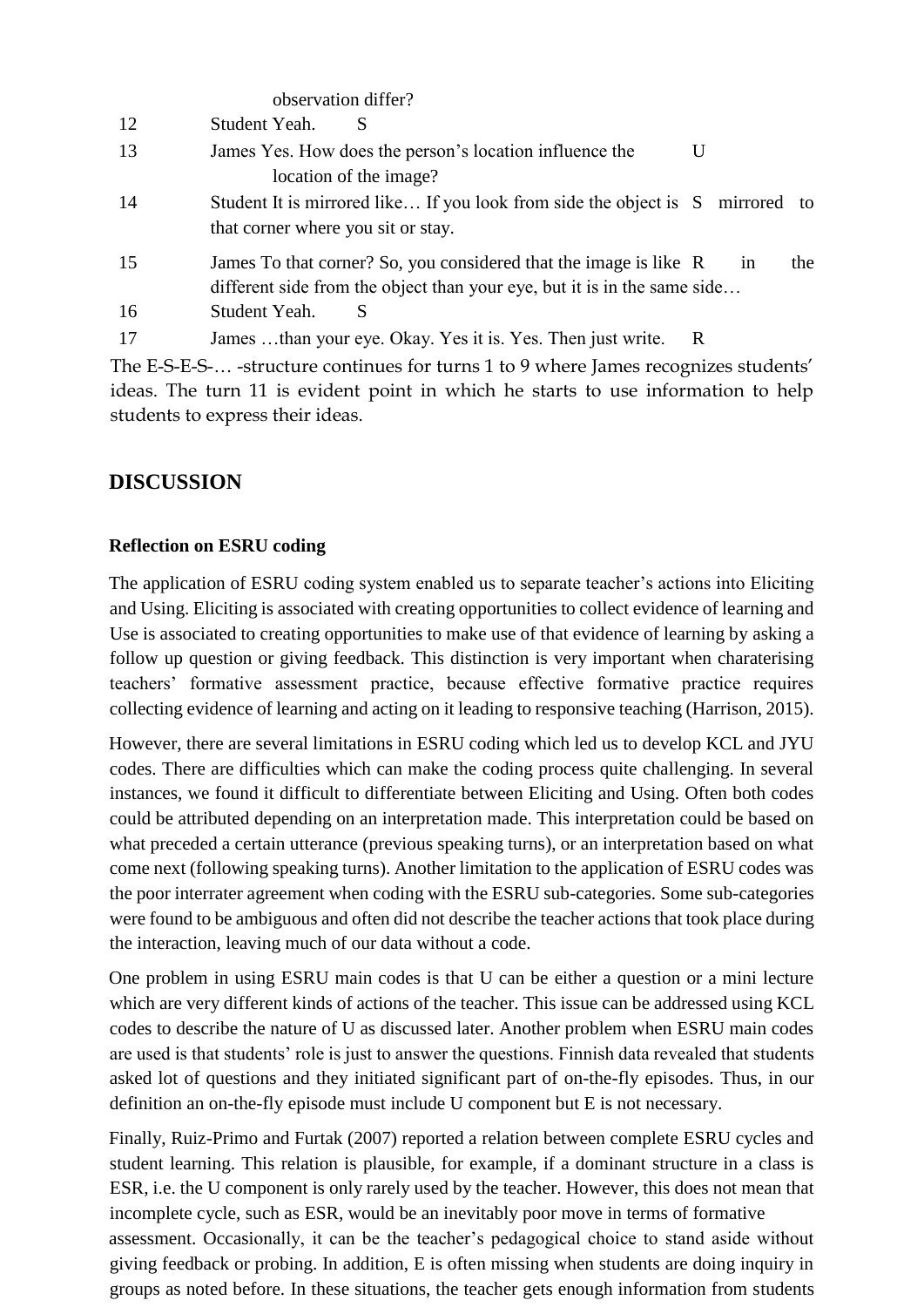questions or statements, and the teacher's first move in the episode is U or R (recognising). We have also found that often an instance of Use appears after several instances of teacher Eliciting and the Student responding.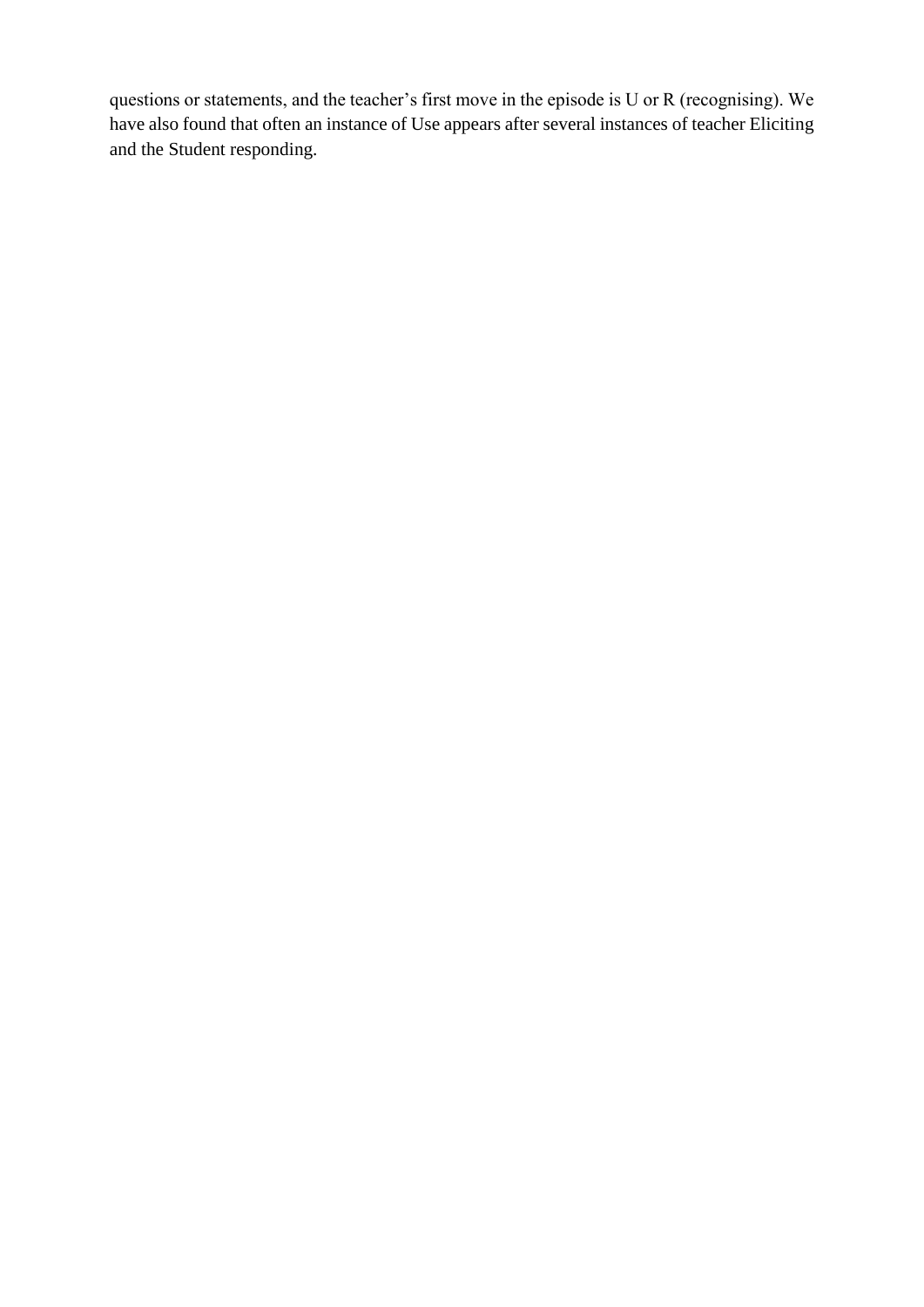#### **Reflection on KCL and JYU coding**

The application of the KCL codes, in tandem with the ESRU coding, allowed us to characterize patterns of interaction at a micro level. Data analysis shows a recurrent pattern in which teacher typically initiate an interaction by using combination of open-ended and closeended questions and comments to keep the discussion going, before closing down the discussion with instructions. According to Torrance and Pryor (2001) the use of open-ended questions and comments is associated with divergent formative assessment practice, while the use of closeended questions and comments is associated with a convergent formative assessment practice. Torrance and Pryor highlight that both types of practice contribute to learning. Moving from divergent to convergent questions is somewhat similar as opening up discussion through dialogic talk and closing it down through authoritative talk (Lehesvuori et al., 2013). Besides the differentiation between divergent and convergent questions (in both instances of E and U), KCL codes helps to see the difference between U as a question (TD or

TC) and as a lecturing move (TL). This gives much better view about the teacher's action in these situations.

Unit of analysis in ESRU or KCL coding is speaking turn or part of it. JYU coding gives a description for the whole episode. We characterized four kinds of on-the-fly formative assessment discussions. Getting data of student learning and giving feedback are two dimensions in this characterization. These two dimensions are essential in any formative assessment (Black & William, 2009) and in on-the-fly discussions (Ruiz-Primo & Furtak,

2007). We found that teachers get information about students' learning by quick interpretation or by further probing. Feedback was given in order or to help students to take the next step or to express their current thinking.

When a teacher guides students to take the next step this can be done after a quick interpretation or after further probing. In the former, the guidance is based on correspondence of the students' and the teacher's ideas. In the latter, guidance is based more on the students' ideas. Thus, the former is more authoritative guidance and the latter more dialogic guidance in the sense of Mortimer and Scott (2003) and Lehesvuori et al. (2013).

The feedback can focus also on getting the students to express their current thinking. This can be based on a quick interpretation of where the students are in their learning or it can include further probing. Through further probing the teacher gets more information about the students' learning and at the same time the students get feedback to explain more.

Similarly, as KCL coding, JYU coding gives richer information about teacher actions compared to ESRU coding. In addition, JYU codes characterize teacher's ways to get the information of student learning and to advance learning. Sometimes JYU coding types quick interpretation and further probing can be seen in ESRU structure. For example, the pattern Student initiation – Recognition – Use implies that there was no further probing. On the hand, the pattern Elicit – Student response – Elicit – Student response implies that the episode most likely contain further probing. However, ESRU coding alone cannot be used to identify whether further probing exists because often further probing happens through follow-up questions that use the information of the previous student response and are thus coded as Use.

In addition, interpreting whether an episode is of type "help to take the next step" or "help to express thinking", includes analyzing the contents of Use.

One interesting issue is the relation between JYU and KCL codes. We have some ideas about that but we have not analysed our data yet from that perspective. For example, one of our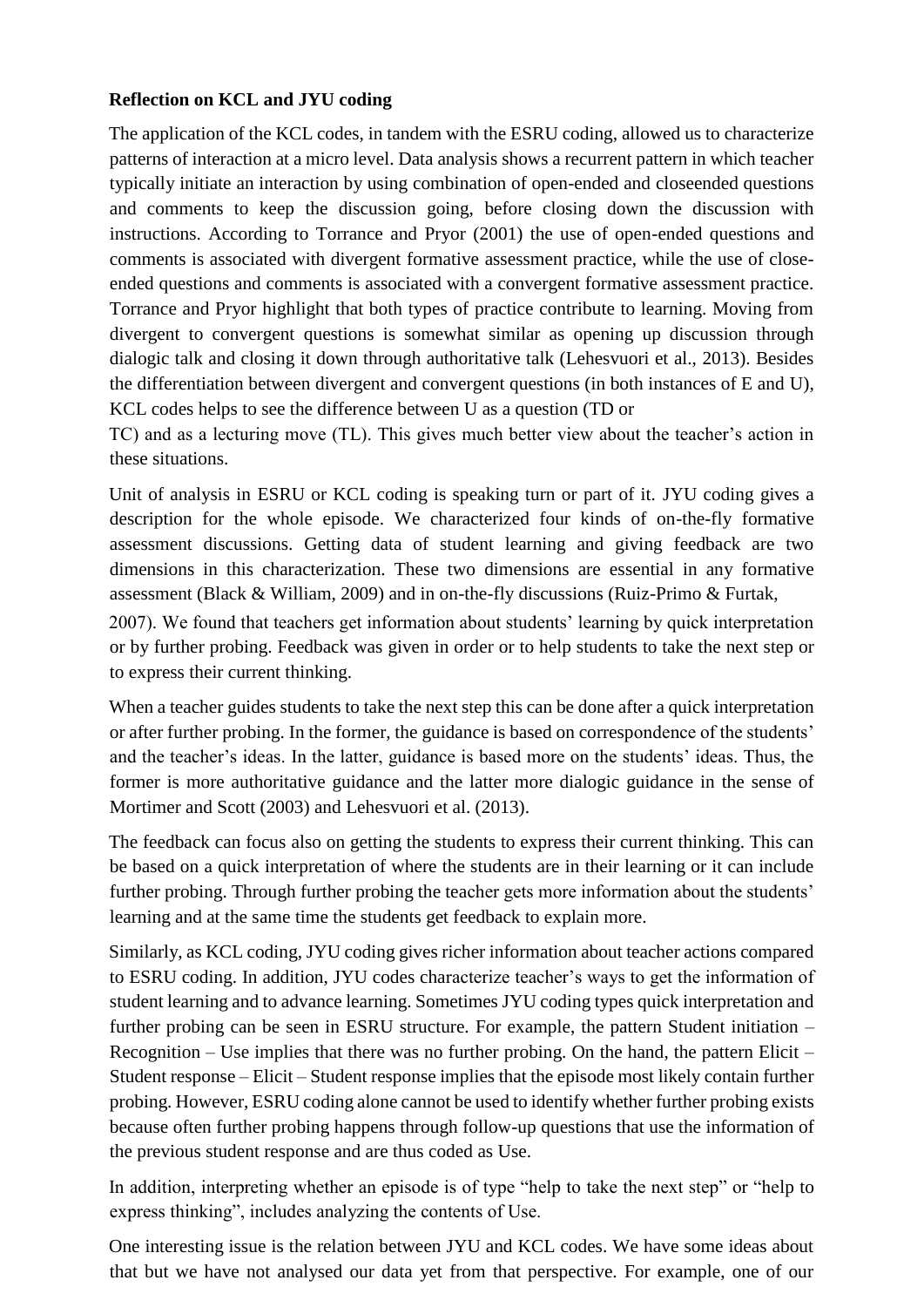hypotheses is that divergent questions would be more common in further probing episodes than quick interpretation episodes. In other words, it is probable that teachers should use more openended questions (TD-E and TD-U), even series of such questions, when they try to probe deeply students' ideas. James's second example in the JYU coding system –section seems to be this kind of episode, but more analysis must be done that we have proper understanding about the relation between JYU and KCL codes.

From a socio-constructivist perspective on learning (Vygotsky, 1978), students learn through a negotiation on meaning making. From a formative assessment perspective, the use of openended questions in a genuine dialogic environment is more likely to support this meaning making process. This is because, in these contexts, teachers create opportunities for students to engage in deeper thinking, to articulate and reveal their thinking to others and to be open in considering next steps in learning. Research shows that open-ended questions tend to elicit more elaborate answers that rely on an articulation of ideas, and therefore involve deeper thinking (Chin, 2007). Similarly, further probing students' ideas benefits both the students and the teacher but because the teacher has to orchestrate the whole classroom further probing is not always possible. For example, it is sometimes better to guide many students quickly than to only guide one student after further probing. Indeed, Mortimer and Scott (2003) argue that there is place for both authoritative and dialogic teacher talk.

The use of open-ended questions during interactions on-the-fly may be perceived by teachers as more time consuming, as students' answers may require follow up questions that cannot be predicted before-hand. It is likely that due to curriculum, time-pressures, and classroom sizes that teachers feel compelled to move the learning forward at a quick pace, and this is more likely to be characterized by use of close-ended questions and comments as well as instructions.

#### **Future research**

In this paper we have described three coding schemes for studying on-the-fly interaction. For this we have used only a small part of our data. We will continue our analysis to find how well the coding schemes fit with a larger body of data from primary, lower and upper secondary physics and mathematics classes. Naturally, the coding schemes will be specified or extended if needed. Further, implementing codes with larger data will give better understanding about formative assessment across different classroom contexts, phases of lessons, educational levels, teachers and subjects.

# **REFERENCES**

Anderson, R. (2002). Reforming Science Teaching: What Research says about Inquiry. *Journal of Science Teacher Education, 13*(1), 1–12.

Alexander, R. (2006). *Towards dialogic teaching: Rethinking classroom talk*. York: Dialogos.

- Black, P., & Wiliam, D. (2009). Developing the theory of formative assessment*. Educational Assessment, Evaluation and Accountability* (formerly: Journal of Personnel Evaluation in Education), 21(1), 5–31.
- Chin, C. (2007). Teacher questioning in science classrooms: Approaches that stimulate productive thinking. *Journal of Research in Science Teaching, 44*(6), 815–843.
- Correia, C. F., Nieminen, P., Serret, N., Hähkiöniemi, M., Viiri, J., & Harrison, C. (in press). Informal formative assessment in inquiry-based science lessons. Proceedings of European Science Education Research Association Conference 2015.